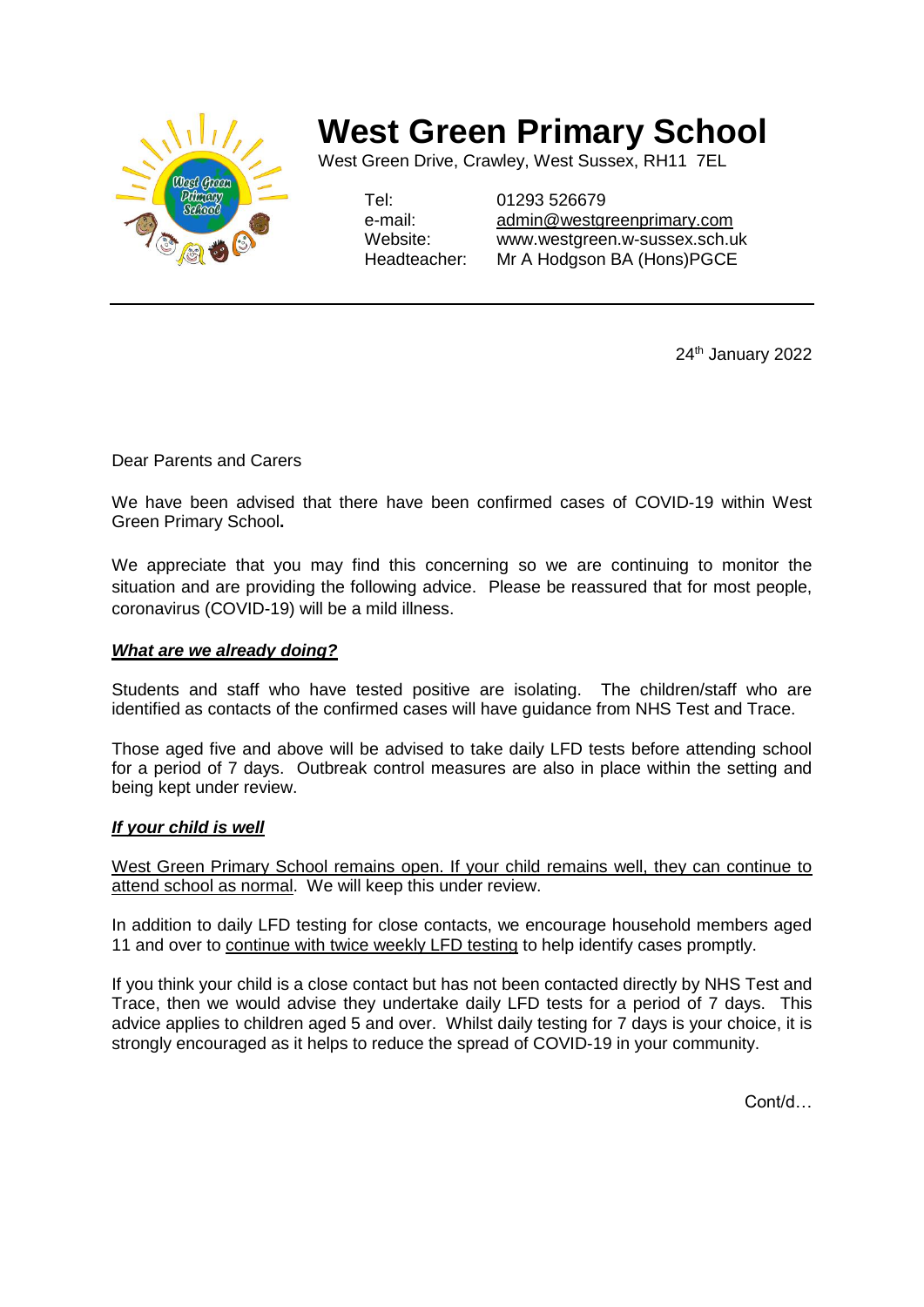Page 2 24<sup>th</sup> January 2022

## *If your child develops symptoms of COVID-19 or tests positive for COVID-19*

If your child develops symptoms of coronavirus (COVID-19), they should get a PCR test [\(https://www.gov.uk/get-coronavirus-test](https://www.gov.uk/get-coronavirus-test) or call 119) and remain at home at least until the result is known and they are fever free (without medication) for at least 24 hours.

- If negative, the child can end self-isolation and return to school once well;
- If positive, the child should isolate as a positive case (see below)

People who test positive for COVID-19 should self-isolate at home until they are well (48 hours fever free) and *either*:

- a) 10 full days have passed, *or*
- b) They have produced two negative LFD tests at least 24 hours apart, with the first taken no earlier than day 5.

**Note:** Lingering coughs and changes to smell/taste are *not* a sign of ongoing infectiousness, so children can return to school if they have ended their self-isolation period (see above).

If your child does not have symptoms, count the day they took the test as day 0. If they subsequently develop symptoms, they will need to restart their isolation period using the day symptoms developed as day 0.

You can seek advice on COVID-19 symptoms from the [nhs.uk website.](https://www.nhs.uk/conditions/coronavirus-covid-19/check-if-you-have-coronavirus-symptoms/) If you are concerned about your child's symptoms, or they are worsening you can seek advice from NHS 111 at<https://111.nhs.uk/> or by phoning 111.

### *Instructions for people who live in the same household as someone who has tested positive for COVID-19 or is symptomatic and awaiting a test result*

NHS Test and Trace will contact you to check whether you are legally required to selfisolate. If you are not legally required to self-isolate, you will be provided with advice on testing, **advised to take extra caution**, and given guidance on preventing the spread of COVID-19.

Those who are [clinically extremely vulnerable](https://www.gov.uk/government/publications/guidance-on-shielding-and-protecting-extremely-vulnerable-persons-from-covid-19/guidance-on-shielding-and-protecting-extremely-vulnerable-persons-from-covid-19) should be supported to minimise their contact with other people in the household during this period, regardless of whether others have symptoms or not.

**You are** *not* **required to self-isolate** [if any of the following apply:](https://www.gov.uk/government/publications/covid-19-stay-at-home-guidance/stay-at-home-guidance-for-households-with-possible-coronavirus-covid-19-infection#exempt)

- You are fully vaccinated
- You are below the age of 18 years 6 months
- You have taken part in or are currently part of an approved COVID-19 vaccine trial
- You are not able to get vaccinated for medical reasons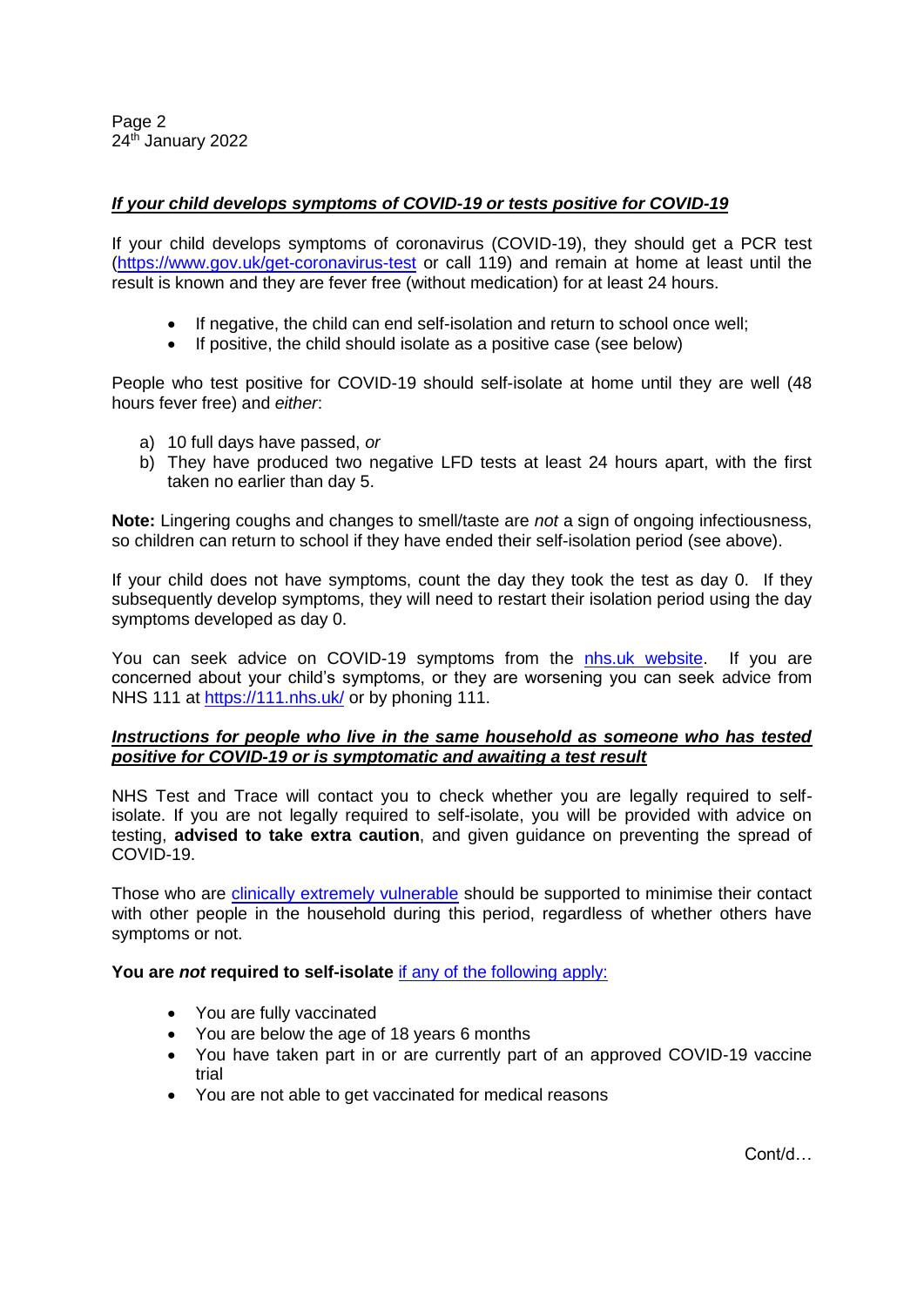Page 3 24<sup>th</sup> January 2022

Fully vaccinated means that you have been vaccinated with an MHRA approved COVID-19 vaccine in the UK, and at least 14 days have passed since you received the recommended doses of that vaccine (note this is currently under review and may be updated to include a booster dose in due course).

In line with national guidance for households with Covid-19 infection, household and other close contacts of someone who has tested positive for COVID-19 should undertake **daily LFD testing for a period of 7 days** or for 10 days from their last contact with the positive case (whichever is first). This is recommended for all close contacts aged 5 and over who are not required to isolate.

**You are required to self-isolate if you're aged over 18 years and 6 months and** [if any of](https://www.nhs.uk/conditions/coronavirus-covid-19/self-isolation-and-treatment/when-to-self-isolate-and-what-to-do/)  [the following apply](https://www.nhs.uk/conditions/coronavirus-covid-19/self-isolation-and-treatment/when-to-self-isolate-and-what-to-do/)**:**

- You have received only one dose of the COVID-19 vaccine
- You have not received any dose of the COVID-19 vaccination
- You are not otherwise exempt

Household members who need to self-isolate as close contacts should not go to work, school or public areas, and exercise should be taken within the home. You should ask friends or family if you require help with buying groceries, other shopping or picking up medication, or walking a dog. Alternatively, you can order your shopping online and medication by phone or online. Please read the stay at home quidance which provides information on this.

Household members staying at home for 10 days will greatly reduce the overall amount of infection the household could pass on to others in the community.

You could be fined if you do not self-isolate following a notification by NHS Test and Trace. You may be entitled to a one-off payment of £500 through the [NHS Test and Trace Support](https://www.gov.uk/government/publications/test-and-trace-support-payment-scheme-claiming-financial-support/claiming-financial-support-under-the-test-and-trace-support-payment-scheme)  [Payment scheme](https://www.gov.uk/government/publications/test-and-trace-support-payment-scheme-claiming-financial-support/claiming-financial-support-under-the-test-and-trace-support-payment-scheme) if you are required to stay at home and self-isolate, or you are the parent or guardian of a child who has been told to self-isolate.

### *How to reduce spread of COVID-19 as a household contact who is not required to selfisolate*

Even if you are vaccinated, you can still be infected with COVID-19 and pass it on to others. If you are identified as a contact of someone with COVID-19 but you are not required to selfisolate, you can help protect others by following the [guidance on how to stay safe and help](https://www.gov.uk/guidance/covid-19-coronavirus-restrictions-what-you-can-and-cannot-do#keeping-yourself-and-others-safe)  [prevent the spread.](https://www.gov.uk/guidance/covid-19-coronavirus-restrictions-what-you-can-and-cannot-do#keeping-yourself-and-others-safe)

To reduce the spread of COVID-19 in your community:

- Test daily using LFDs
- Limit close contact with other people outside your household, especially in enclosed spaces (when not in school)
- Wear a face covering for those aged 11 and over in crowded, enclosed or poorly ventilates spaces and when you are in close contact with other people

Cont/d…